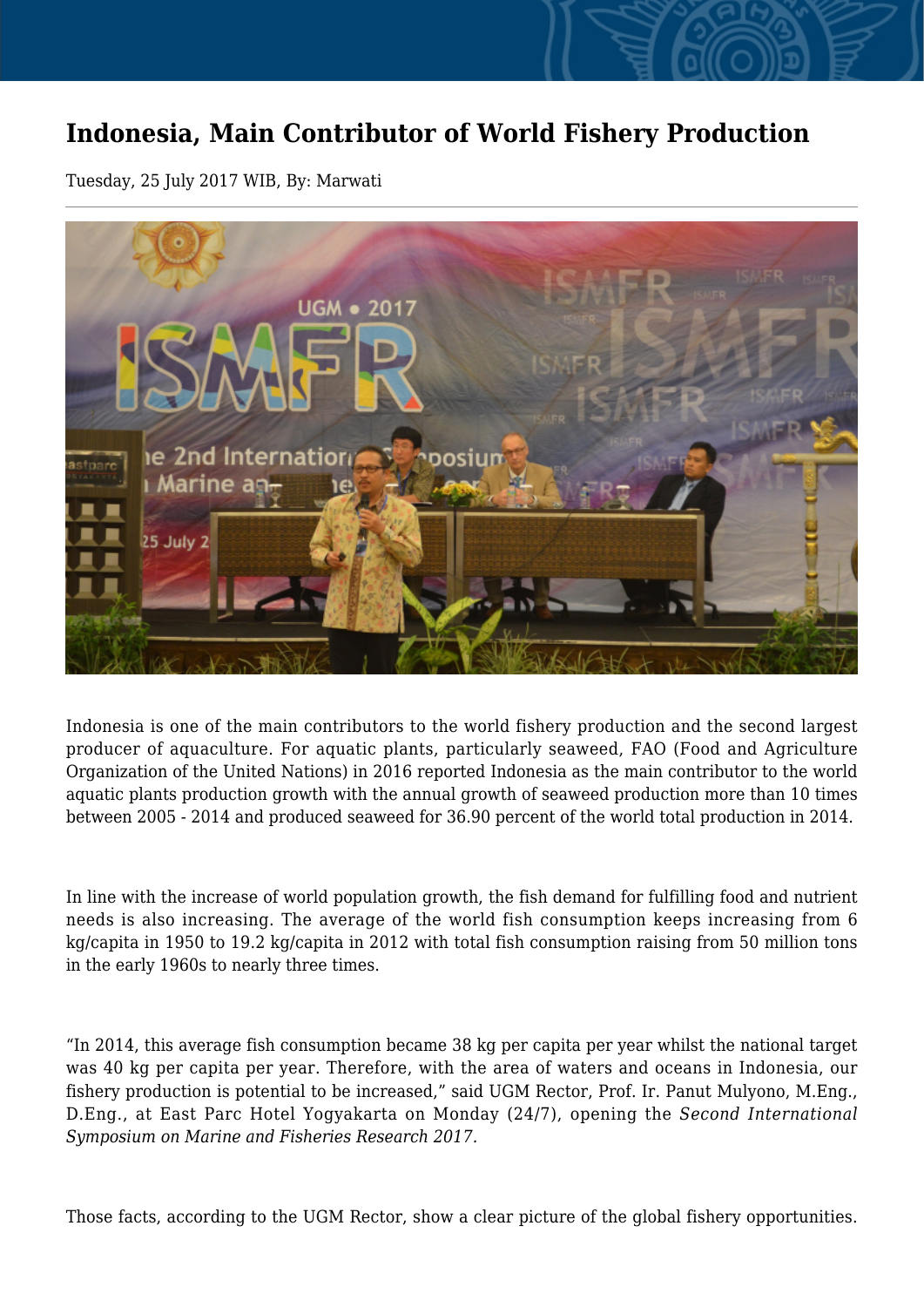Therefore, the development of fishery sector has to be directed to develop a sophisticated, efficient, and resilient fishery sector by utilizing the existing fishery resources.

After all, Indonesia is rich in biodiversities resources, the vast size of seas, while having the second largest coastal line in the world. With the highest seaweed production in the world which is up to 36 percent, Indonesia's significant contribution to fulfilling the world's seaweed demand makes Indonesia in a strategic position.

"This is the significant role of UGM in contributing to fisheries sector, one of them is by conducting collaborative research, including collaboration with Australia, particularly for shrimp disease and WSD disease, collaboration with New Zealand in fisheries product processing, as well as collaboration with Solomon Island in seaweed cultivation.

The same statement was also said by Prof. Dr. Ocky Karna Radjasa, M.Sc., Director of Research and Community Service Division in Ministry of Research, Technology, and Higher Education. According to Prof. Ocky, research on fisheries and marine has an essential meaning, as stated in the National Research Master Plan 2017-2045.

"Maritime which is widely regarded as one of the priorities contains research on fisheries and marine. In this case, it needs plenty fisheries and marine sector workforce. Therefore, today's meeting is a form of dissemination for the research results that we have achieved so far. I believe this meeting gives a positive contribution to maritime development in Indonesia," said Prof. Ocky.

Indun Dwi Puspita, S.P., M.Sc., Ph.D., chairman of the committee, said the *International Symposium on Marine and Fisheries Research* (ISMFR) was an extension of the national seminar organized by Department of Fisheries, Faculty of Agriculture UGM, where it raised high enthusiasm among the participants while its quality kept increasing.

"This *Second International Symposium on Marine and Fisheries Research* is an expansion of the national fisheries seminar which is conducted annually by the Department of Fisheries, Faculty of Agriculture UGM. With the increasing number of participants and the increasing quality of papers, we decided to expand it to an international level," said Indun Dwi Puspita.

This time, ISMFR focused on climate change which currently becomes a hot issue. This symposium discussed research that had been done as an anticipation and readiness in fisheries and marine fields to face climate change.